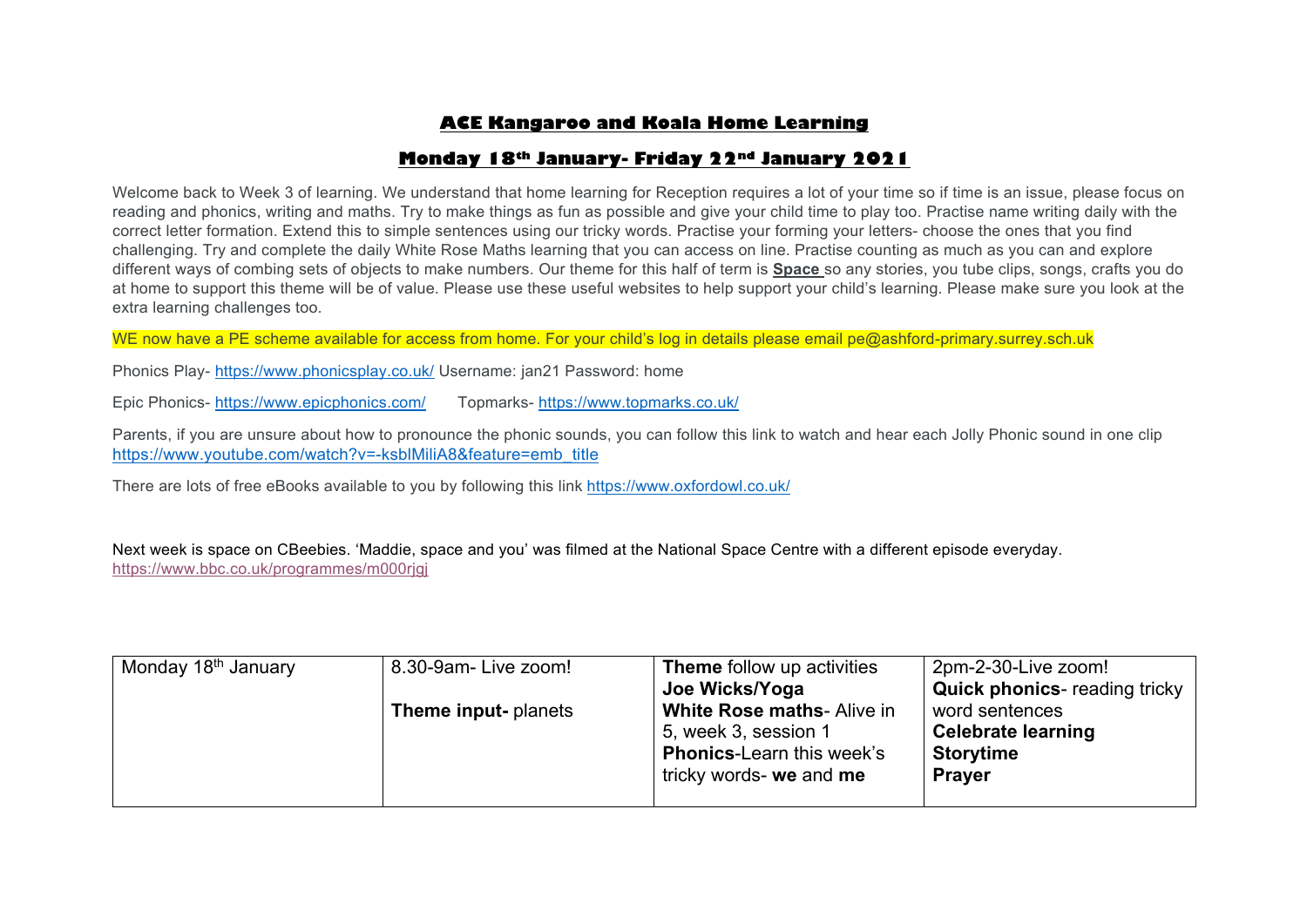| Tuesday 19 <sup>th</sup> January   | 8.30-9am-Live zoom!<br><b>Phonics-Introduce new sound</b><br>X; teach formation, read<br>words/sentences<br>*Encourage children to have<br>paper/pencils ready for these<br>sessions | <b>Phonics follow up</b><br>White Rose maths - Alive in<br>5, week 3, session 2<br>Just dance kids- jump up                                                                                                                                                       | 2pm-2-30-Live zoom!<br><b>Ishare links-</b> Talk about how<br>we look after the world<br><b>Celebrate learning</b><br><b>Storytime</b><br><b>Prayer</b>                                                                                         |
|------------------------------------|--------------------------------------------------------------------------------------------------------------------------------------------------------------------------------------|-------------------------------------------------------------------------------------------------------------------------------------------------------------------------------------------------------------------------------------------------------------------|-------------------------------------------------------------------------------------------------------------------------------------------------------------------------------------------------------------------------------------------------|
| Wednesday 20 <sup>th</sup> January | 8.30-9am-Live zoom!<br><b>Writing input- Facts about</b><br>space                                                                                                                    | <b>Writing activity</b><br><b>White Rose maths - Alive in</b><br>5, week 3, session 3<br>Joe Wicks/Yoga<br>Hymns of Worship- please<br>follow the link on the school<br>website                                                                                   | 2pm-2-30-Live zoom!<br>Phonics-Introduce new sound<br>Y; teach formation, read<br>words/sentences<br>*Encourage children to have<br>paper/pencils ready for these<br>sessions<br><b>Celebrate learning</b><br><b>Storytime</b><br><b>Prayer</b> |
| Thursday 21 <sup>th</sup> January  | 8.30-9am-Live zoom!<br><b>RE</b> input- Jesus lost in the<br>temple                                                                                                                  | <b>RE</b> activity<br><b>White Rose maths - Alive in</b><br>5, week 3, session 4<br><b>Phonics follow up</b><br><b>Pinkfong-eight planets</b><br>dance along<br><b>Music-Listen to Gustav Holst</b><br>"The planets"<br>Worship- please follow link on<br>website | 2pm-2-30-Live zoom!<br><b>PSHE (Jigsaw) learning</b><br>The magic of yet<br><b>Celebrate learning</b><br><b>Storytime</b><br><b>Prayer</b>                                                                                                      |
| Friday 22 <sup>th</sup> January    | Phonics-Introduce new sound<br>Z; teach formation, read<br>words/sentences                                                                                                           | <b>Phonics follow up</b><br>Jigsaw activity- set 3 goals<br>White Rose maths - Alive in<br>5, week 3, session 5                                                                                                                                                   | 2pm-2-30-Live zoom!<br><b>Celebrate learning</b><br><b>Storytime</b><br><b>Prayer</b>                                                                                                                                                           |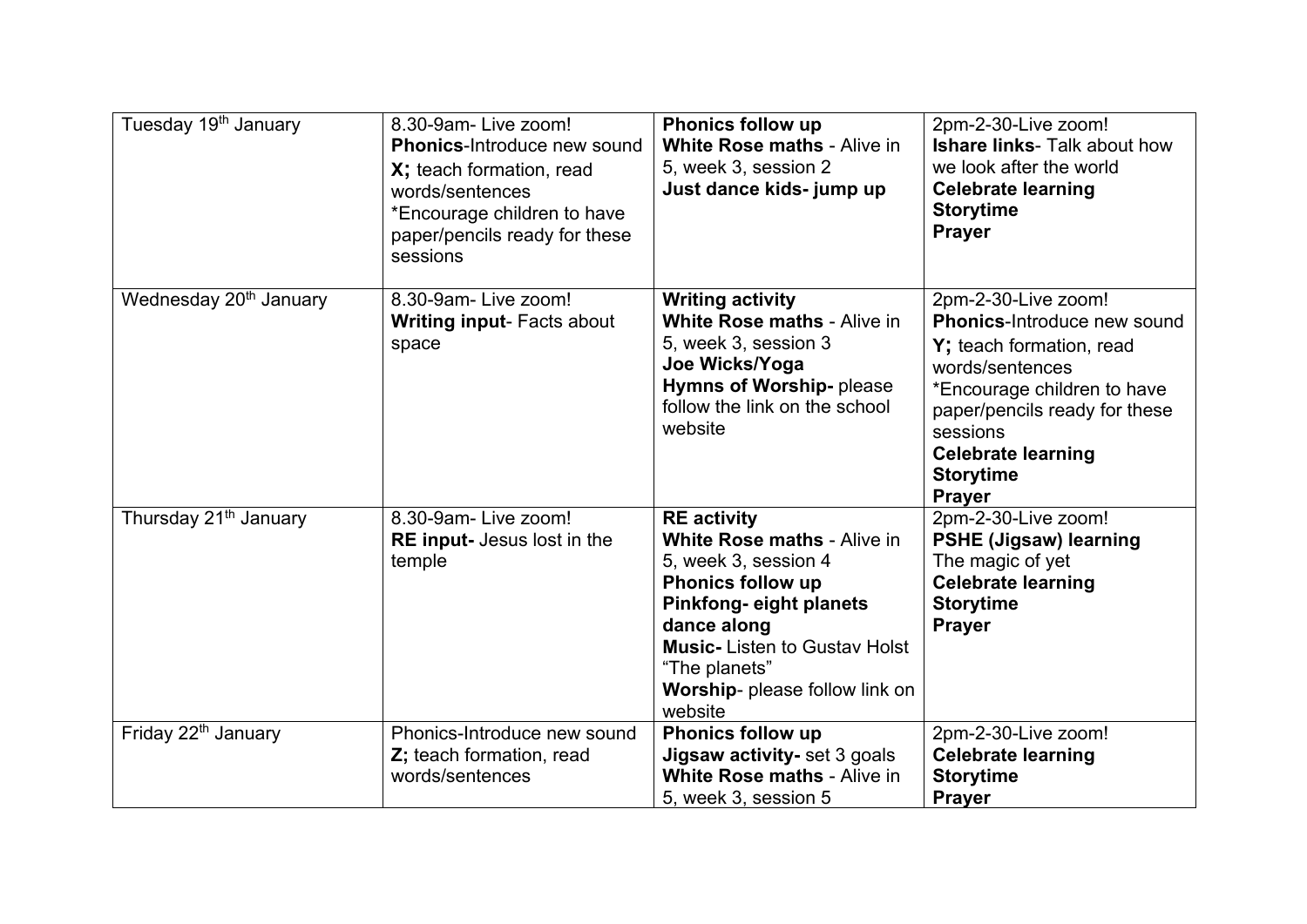| *Encourage children to have<br>paper/pencils ready for these<br>sessions | Joe Wicks/Yoga<br><b>Celebration worship-</b> please<br>follow link on website |  |
|--------------------------------------------------------------------------|--------------------------------------------------------------------------------|--|
|--------------------------------------------------------------------------|--------------------------------------------------------------------------------|--|

#### **Monday**

**Theme-** if you missed Zoom live this morning, please watch this Oak Academy lesson on planets and the solar system.

https://classroom.thenational.academy/lessons/to-understand-some-features-of-our-solar-system-cruk0c?activity=video&step=1

Talk about the different things we have in the solar system. How many planets are there? Can you think of a fact about each planet? Can you draw and label your own solar system?







If you want to find out some more things about planets why don't you watch Storybots – Outer space https://www.youtube.com/watch?v=Vb2ZXRh74WU

**Physical-** Joe Wicks- Live! @ 9am PE with Joe wicks on Youtube or access it later at any time of the day.

**Maths learning-** Alive in 5, Week 3, Session 1- https://whiterosemaths.com/homelearning/early-years/alive-in-5-week-3/

**Phonics-** Tricky words – 'we' clip- https://www.youtube.com/watch?v=ZxyClqdcMlU 'me' cliphttps://www.youtube.com/watch?v=HwKdwgK0gvU -Can you practise writing these tricky words? Can you put them in a sentence? Don't forget to listen to our tricky word song as well! If you want a challenge why don't you play tricky word balloons game. https://epicphonics.com/games/show/free-tricky-word-balloons

# **Tuesday**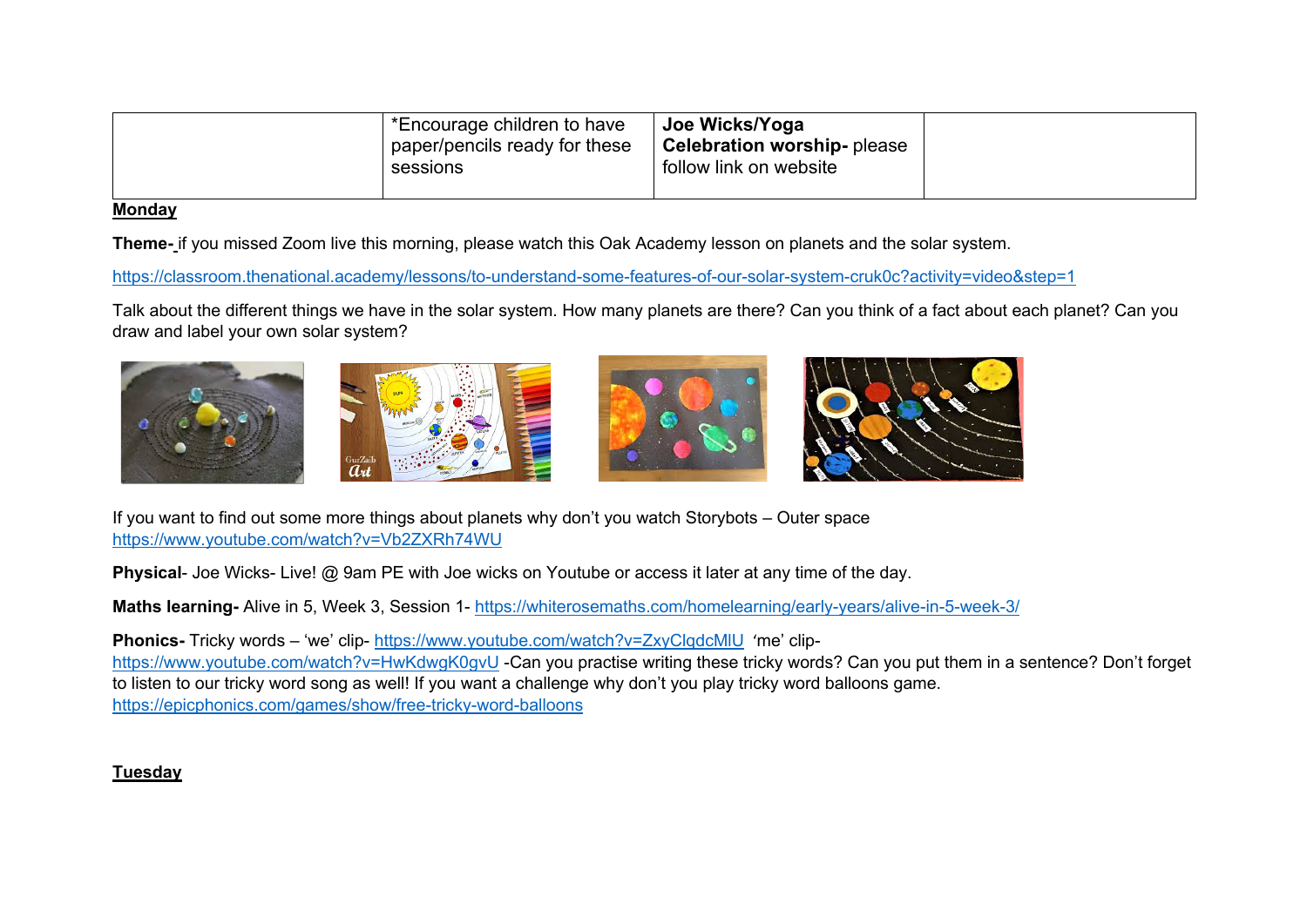**Physical-Have a go at Just Dance Kids! https://www.youtube.com/watch?v=52pdktAMDe4 or give some this space workout a go!** https://www.youtube.com/watch?v=6ZlQBss7pS0

**Maths Learning-** Alive in 5, Week 3, Session 2- https://whiterosemaths.com/homelearning/early-years/alive-in-5-week-3/

**Phonics-** Introduce the sound 'x' with Geraldine the giraffe**.** https://www.youtube.com/watch?v=R0YLRRdZ3R4 What words can you think of with the 'x' sound in them? When you go out for your exercise why don't you go on an 'x' hunt! Try looking at car number plates or house and street names.

Play the Obb and Bob **Picnic on Pluto** game using phonics play (Link above) , select phase 3 and select the letter '**x'.** A fun way to practise blending words for reading. PICNIC on PLUTO



If you want a challenge, why don't you have a go at Rocket race on phonics play as well.

### **Wednesday**

**Writing-** Watch the video on our solar system https://www.youtube.com/watch?v=iWNuW0\_ycxc and the solar system song https://www.youtube.com/watch?v=BZ-qLUIj\_A0

Can you write your own fact about space? If you want a challenge you could make your own space book with lots of facts in it. Have a look a look at the example of a fact below.

"The sun is hot."

See if you can draw a picture to go with your fact as well. Encourage children to hold their pencil correctly and try to form their letters properly.

**Maths learning**- Alive in 5, Week 3, Session 3- https://whiterosemaths.com/homelearning/early-years/alive-in-5-week-3/

**Physical-** Joe Wicks- Live! @ 9am PE with Joe wicks on Youtube or access it later at any time of the day.

**Phonics-** New sound 'y' with Geraldine the giraffe. https://www.youtube.com/watch?v=k8y4VsZIn\_Y\_Can you practise writing this new sound? What words can you think of that start with that sound? Why don't you have a go at reading these sentences, can you answer the questions? http://www.lettersand-sounds.com/resources/p3q6.pdf

**Hymns of Worship**- Follow the link on the school website.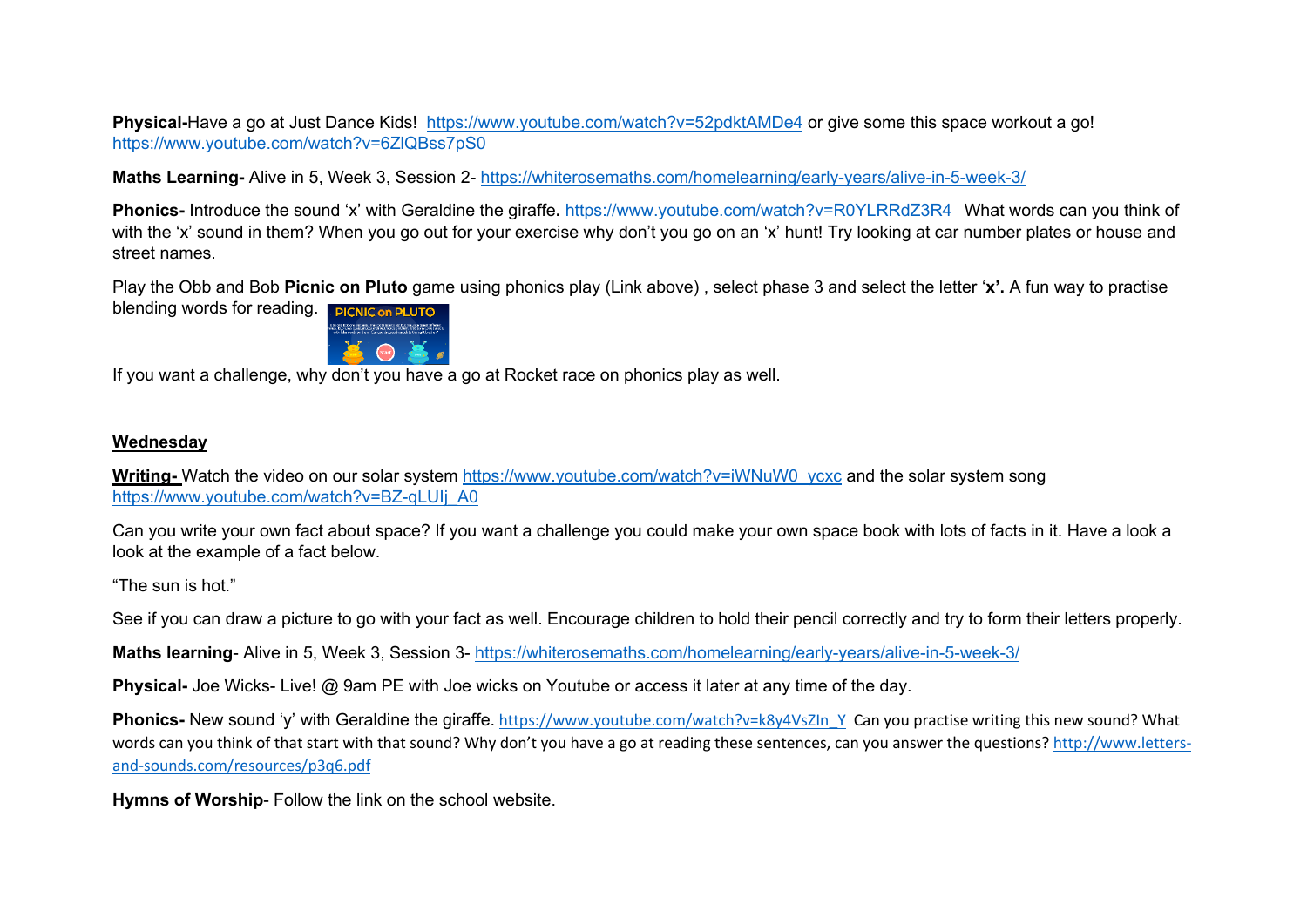## **Thursday**

R.E- Jesus lost in the temple. Listen to the story- https://www.youtube.com/watch?v=jOpssCROYBw Talk about the story. What was your favourite part? What do you think the most important part of the story was? How do you think Mary and Joseph felt? How do you think Jesus felt? Together you can talk about Jesus going to the temple with his family and make comparisons with visiting your local church (pre lockdown!) Have a look at the painting below depicting the story. What do you notice about the painting? Can you identify the characters?



#### **Follow up activities:**

Can you draw your own picture showing Jesus at the temple?

Can you retell the story?

Talk about the emotions 'sad' and 'scared'. Have you ever felt these? What made you feel better?

**Phonics-** Revisit the sound 'y' we learnt yesterday afternoon with Geraldine the giraffe**.** https://www.youtube.com/watch?v=R0YLRRdZ3R4 Play the Obb and Bob **Picnic on Pluto** game using phonics play (Link above) , select phase 3 and select the letter '**x**' and '**y' .** A fun way to practise blending words for reading.**PICNIC on PLUTO** 

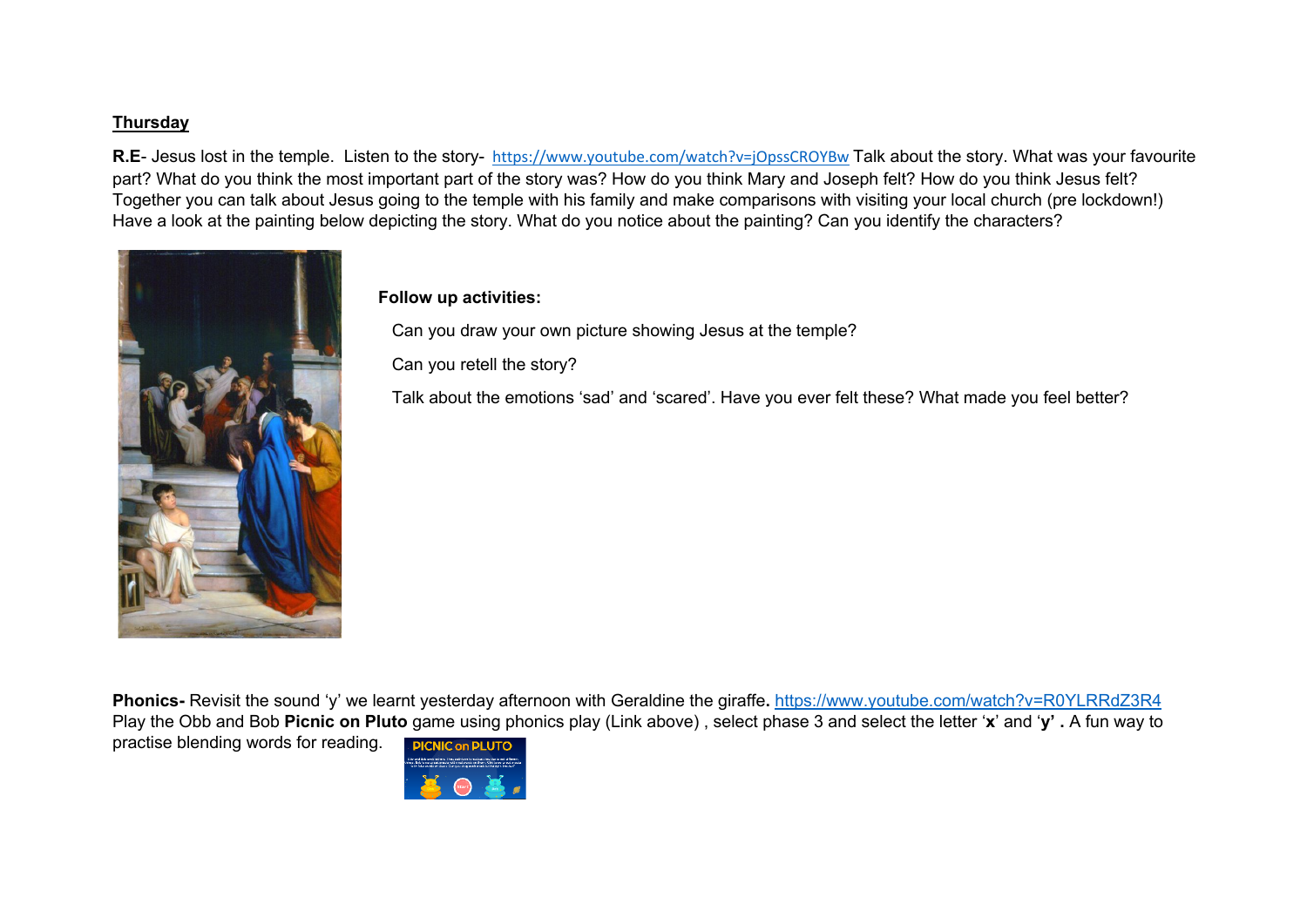**Physical-** Why don't you have a try at a dance along. https://www.youtube.com/watch?v=Syx3oma-od4 or this space workout https://www.youtube.com/watch?v=zitpzn6xMdM

**Maths learning**- Alive in 5, Week 3, Session 4- https://whiterosemaths.com/homelearning/early-years/alive-in-5-week-3/

**Music- Listen to Gustav Holst-** The planets https://www.youtube.com/watch?v=Isic2Z2e2xs It is very long! Maybe pick your favourite planet to listen to. How does the music make you feel? What instruments can you hear? Is the music fast or slow?

### **Friday**

**Phonics**- Introduce the sound 'z' with Geraldine the giraffe. https://www.youtube.com/watch?v=O6jgGvZ-3zQ Play the Obb and Bob **Picnic on Pluto** game using phonics play (Link above) , select phase 3 and select the letter **j, v and w.** A fun way to practise blending words for



**Physical-** Joe-Wicks- Live! @ 9am Pe with Joe wicks on Youtube or access it later at any time of the day.

**Maths learning**- Alive in 5, Week 3, Session 5**-** https://whiterosemaths.com/homelearning/early-years/alive-in-5-week-3/

**Jigsaw (PSHE)-** Listen to the story of The Magical Yet **-** https://www.youtube.com/watch?v=0DmJumrvPeY Talk about things that you find hard or a skill you haven't learnt yet. Can you write yourself a goal to achieve? Write down something you can't do, for example, "I can't swim." Now add the magic 'yet' on the end. Talk to your grown up about how you could achieve this goal.